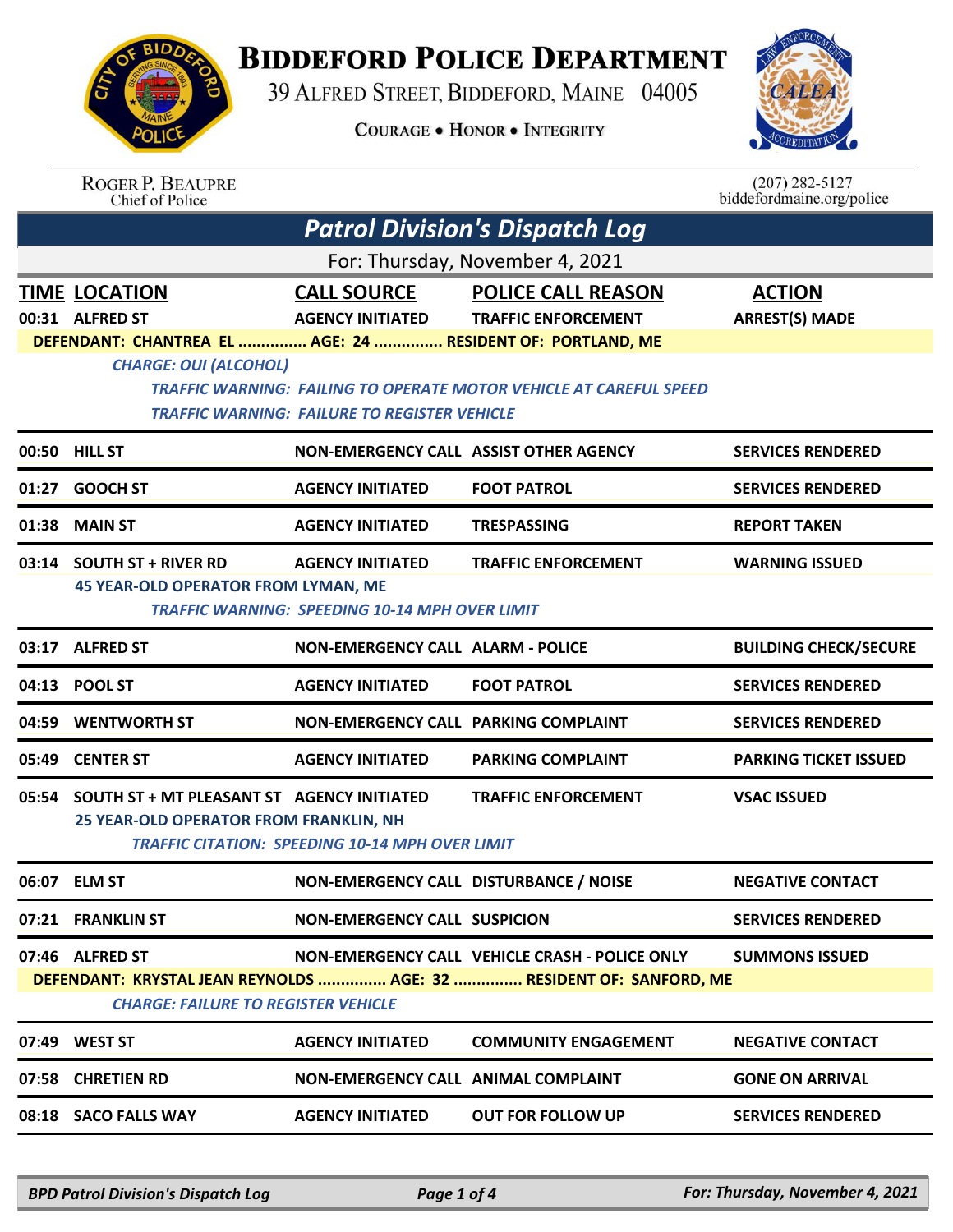| 08:29                                                                                                                                                                                                                                                                                        | <b>TIME LOCATION</b><br><b>RIVER RD</b>                       | <b>CALL SOURCE</b>                                                             | <b>POLICE CALL REASON</b><br>NON-EMERGENCY CALL VEHICLE CRASH - POLICE ONLY | <b>ACTION</b><br><b>STATE FORM TAKEN</b> |  |  |
|----------------------------------------------------------------------------------------------------------------------------------------------------------------------------------------------------------------------------------------------------------------------------------------------|---------------------------------------------------------------|--------------------------------------------------------------------------------|-----------------------------------------------------------------------------|------------------------------------------|--|--|
| 09:05                                                                                                                                                                                                                                                                                        | <b>WENTWORTH ST</b>                                           | <b>E-911 CALL</b>                                                              | <b>MENTAL ILLNESS CASES</b>                                                 | <b>SERVICES RENDERED</b>                 |  |  |
| 09:41                                                                                                                                                                                                                                                                                        | <b>MAIN ST</b>                                                | <b>WALK-IN AT STATION</b>                                                      | <b>SEX OFFENDER REGISTRATION</b>                                            | <b>REPORT TAKEN</b>                      |  |  |
| 09:53                                                                                                                                                                                                                                                                                        | <b>ALFRED ST</b>                                              | <b>RADIO</b>                                                                   | <b>OUT FOR FOLLOW UP</b>                                                    | <b>SERVICES RENDERED</b>                 |  |  |
|                                                                                                                                                                                                                                                                                              | 10:01 WEST CUTTS ST                                           | <b>AGENCY INITIATED</b>                                                        | <b>ANIMAL COMPLAINT</b>                                                     | <b>NEGATIVE CONTACT</b>                  |  |  |
| 10:12                                                                                                                                                                                                                                                                                        | <b>MAIN ST</b>                                                | <b>AGENCY INITIATED</b>                                                        | <b>COMMUNITY ENGAGEMENT</b>                                                 | <b>NO VIOLATION</b>                      |  |  |
|                                                                                                                                                                                                                                                                                              | 10:32 SACO FALLS WAY                                          | NON-EMERGENCY CALL DISTURBANCE / NOISE                                         |                                                                             | <b>UNFOUNDED</b>                         |  |  |
|                                                                                                                                                                                                                                                                                              | 10:32 ALFRED ST                                               | <b>E-911 CALL</b>                                                              | <b>ASSIST: VEHICLE CRASH - FIRE / EMS TRANSPORT TO HOSPITAL</b>             |                                          |  |  |
| 10:34                                                                                                                                                                                                                                                                                        | <b>MASON ST</b>                                               | <b>E-911 CALL</b>                                                              | <b>DISTURBANCE / NOISE</b>                                                  | <b>SERVICES RENDERED</b>                 |  |  |
| 10:37                                                                                                                                                                                                                                                                                        | <b>WESTERN AVE</b>                                            | <b>NON-EMERGENCY CALL JUVENILE OFFENSES</b>                                    |                                                                             | <b>NEGATIVE CONTACT</b>                  |  |  |
| 10:43                                                                                                                                                                                                                                                                                        | <b>SOUTH ST</b>                                               | <b>E-911 CALL</b>                                                              | <b>DISTURBANCE / NOISE</b>                                                  | <b>NO ACTION REQUIRED</b>                |  |  |
| 10:49                                                                                                                                                                                                                                                                                        | <b>GRAHAM ST</b>                                              |                                                                                | NON-EMERGENCY CALL VEHICLE CRASH - POLICE ONLY                              | <b>REPORT TAKEN</b>                      |  |  |
| 10:59                                                                                                                                                                                                                                                                                        | <b>SOUTH ST</b>                                               | <b>RADIO</b>                                                                   | <b>COMMUNITY ENGAGEMENT</b>                                                 | <b>SERVICES RENDERED</b>                 |  |  |
| 11:02                                                                                                                                                                                                                                                                                        | <b>PEARL ST</b>                                               |                                                                                | NON-EMERGENCY CALL PROTECTION FROM ABUSE SERVICE PAPERWORK NOT SERVED       |                                          |  |  |
| 11:03                                                                                                                                                                                                                                                                                        | <b>SOUTH ST + KOSSUTH ST</b>                                  | <b>RADIO</b>                                                                   | <b>SEX OFFENDER COMPLIANCE CHK</b>                                          | <b>NO VIOLATION</b>                      |  |  |
| 11:12                                                                                                                                                                                                                                                                                        | <b>CLEAVES ST</b>                                             | NON-EMERGENCY CALL ANIMAL COMPLAINT                                            |                                                                             | <b>SERVICES RENDERED</b>                 |  |  |
| 11:17                                                                                                                                                                                                                                                                                        | <b>OAK ST</b>                                                 | NON-EMERGENCY CALL ANIMAL COMPLAINT                                            |                                                                             | <b>SERVICES RENDERED</b>                 |  |  |
| 11:19                                                                                                                                                                                                                                                                                        | <b>WEST ST</b><br>76 YEAR-OLD OPERATOR FROM KENNEBUNKPORT, ME | <b>AGENCY INITIATED</b><br><b>TRAFFIC WARNING: SPEEDING 1-9 MPH OVER LIMIT</b> | <b>TRAFFIC ENFORCEMENT</b>                                                  | <b>WARNING ISSUED</b>                    |  |  |
| 12:07                                                                                                                                                                                                                                                                                        | <b>OAK RIDGE RD</b>                                           | <b>NON-EMERGENCY CALL VIN VERIFICATION</b>                                     |                                                                             | <b>SERVICES RENDERED</b>                 |  |  |
| 12:29                                                                                                                                                                                                                                                                                        | <b>ALFRED ST</b>                                              | NON-EMERGENCY CALL DISTURBANCE / NOISE                                         |                                                                             | <b>SERVICES RENDERED</b>                 |  |  |
| 12:38                                                                                                                                                                                                                                                                                        | <b>GRAHAM ST</b>                                              | <b>AGENCY INITIATED</b>                                                        | <b>PAPERWORK</b>                                                            | <b>PAPERWORK SERVED</b>                  |  |  |
| 12:47 POOL ST<br><b>RADIO</b><br><b>TRAFFIC ENFORCEMENT</b><br><b>ARREST(S) MADE</b><br>DEFENDANT: TONYA CHARLENE YORK  AGE: 50  RESIDENT OF: BIDDEFORD, ME<br><b>CHARGE: UNLAWFUL POSSESSION OF FENTANYL POWDER (FELONY)</b><br><b>CHARGE: UNLAWFUL POSSESSION OF COCAINE BASE (FELONY)</b> |                                                               |                                                                                |                                                                             |                                          |  |  |
|                                                                                                                                                                                                                                                                                              | 12:51 VINE ST                                                 | <b>AGENCY INITIATED</b>                                                        | <b>COMMUNITY ENGAGEMENT</b>                                                 | <b>SERVICES RENDERED</b>                 |  |  |
| 12:58                                                                                                                                                                                                                                                                                        | <b>FRANKLIN ST</b>                                            | <b>RADIO</b>                                                                   | <b>PAPERWORK</b>                                                            | <b>PAPERWORK SERVED</b>                  |  |  |
| 13:03                                                                                                                                                                                                                                                                                        | <b>RAYMOND ST</b>                                             | NON-EMERGENCY CALL OUT FOR FOLLOW UP                                           |                                                                             | <b>FIELD INTERVIEW</b>                   |  |  |
|                                                                                                                                                                                                                                                                                              | 13:06 WENTWORTH ST                                            | <b>NON-EMERGENCY CALL PARKING COMPLAINT</b>                                    |                                                                             | <b>SERVICES RENDERED</b>                 |  |  |
|                                                                                                                                                                                                                                                                                              | 13:13 HILL ST                                                 | <b>OTHER</b>                                                                   | <b>PAPERWORK</b>                                                            | <b>SERVICES RENDERED</b>                 |  |  |
|                                                                                                                                                                                                                                                                                              | <b>BPD Patrol Division's Dispatch Log</b>                     | Page 2 of 4                                                                    |                                                                             | For: Thursday, November 4, 2021          |  |  |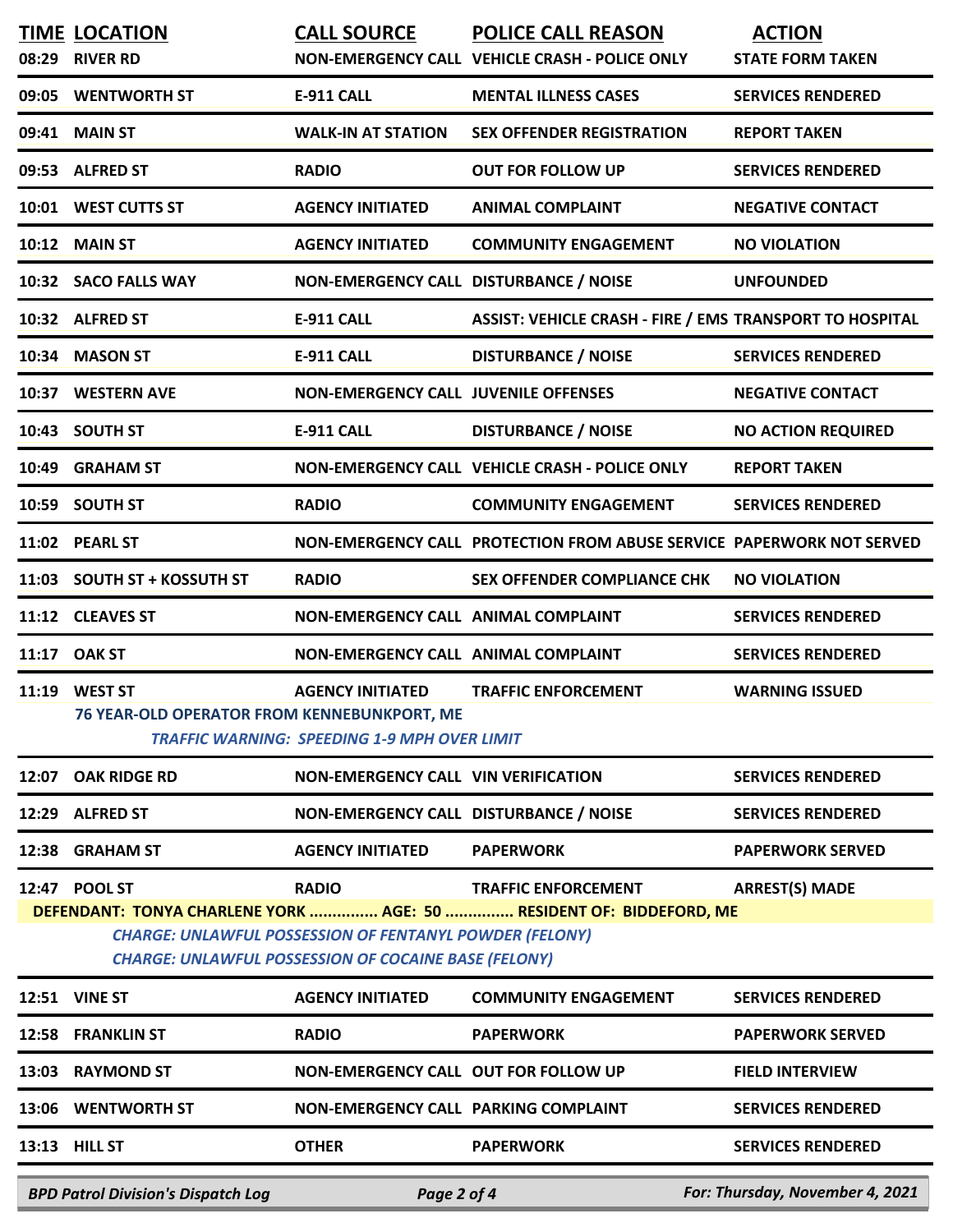| <b>TIME LOCATION</b><br>13:19 ALFRED ST                                   | <b>CALL SOURCE</b><br><b>AGENCY INITIATED</b>                                  | <b>POLICE CALL REASON</b><br><b>PAPERWORK</b>                     | <b>ACTION</b><br><b>PAPERWORK NOT SERVED</b> |
|---------------------------------------------------------------------------|--------------------------------------------------------------------------------|-------------------------------------------------------------------|----------------------------------------------|
| 13:25 ELM ST                                                              | <b>AGENCY INITIATED</b>                                                        | <b>PAPERWORK</b>                                                  | <b>PAPERWORK NOT SERVED</b>                  |
| 13:46 ELM ST + LINCOLN ST                                                 | NON-EMERGENCY CALL ARTICLES LOST/FOUND                                         |                                                                   | <b>SERVICES RENDERED</b>                     |
| 14:12 MASON ST + ELM ST                                                   | NON-EMERGENCY CALL PARKING COMPLAINT                                           |                                                                   | <b>SERVICES RENDERED</b>                     |
| 14:43 ALFRED ST                                                           | <b>WALK-IN AT STATION</b>                                                      | <b>PAPERWORK</b>                                                  | <b>NO ACTION REQUIRED</b>                    |
| 14:51 ELM ST                                                              | NON-EMERGENCY CALL TRESPASSING                                                 |                                                                   | <b>FIELD INTERVIEW</b>                       |
| 15:05 GRANITE ST                                                          | <b>WALK-IN AT STATION</b>                                                      | <b>ARTICLES LOST/FOUND</b>                                        | <b>REPORT TAKEN</b>                          |
| 15:30 ALFRED ST + PORTER ST                                               | <b>AGENCY INITIATED</b>                                                        | <b>TRAFFIC ENFORCEMENT</b>                                        | <b>WARNING ISSUED</b>                        |
| 15:32 POMERLEAU ST                                                        |                                                                                | NON-EMERGENCY CALL MENTAL ILLNESS CASES                           | <b>SERVICES RENDERED</b>                     |
| 15:54 WEST MYRTLE ST                                                      |                                                                                | NON-EMERGENCY CALL ATTEMPTED/THREATENED SUICIDE SERVICES RENDERED |                                              |
| 16:15 ALFRED ST + BACON ST<br>38 YEAR-OLD OPERATOR FROM NORTH BERWICK, ME | <b>AGENCY INITIATED</b><br><b>TRAFFIC WARNING: FAILURE TO REGISTER VEHICLE</b> | <b>TRAFFIC ENFORCEMENT</b>                                        | <b>WARNING ISSUED</b>                        |
| 16:21 BIRCH ST                                                            | NON-EMERGENCY CALL PARKING COMPLAINT                                           |                                                                   | <b>NO ACTION REQUIRED</b>                    |
| 16:24 ELM ST                                                              | NON-EMERGENCY CALL OUT FOR FOLLOW UP                                           |                                                                   | <b>SERVICES RENDERED</b>                     |
| 16:50 GRAHAM ST                                                           | <b>E-911 CALL</b>                                                              | <b>MISSING PERSON</b>                                             | <b>REPORT TAKEN</b>                          |
| 16:59 HARDING ST                                                          | <b>AGENCY INITIATED</b>                                                        | <b>OUT FOR FOLLOW UP</b>                                          | <b>SERVICES RENDERED</b>                     |
| 17:16 MASON ST                                                            | <b>E-911 CALL</b>                                                              | <b>CIVIL COMPLAINT</b>                                            | <b>CIVIL COMPLAINT</b>                       |
| 17:35 ALFRED ST                                                           | <b>NON-EMERGENCY CALL CHECK WELFARE</b>                                        |                                                                   | <b>NEGATIVE CONTACT</b>                      |
| 18:24 MAIN ST                                                             | E-911 CALL                                                                     | 911 MISUSE                                                        | <b>NEGATIVE CONTACT</b>                      |
| 18:33 FOSS ST                                                             | NON-EMERGENCY CALL PARKING COMPLAINT                                           |                                                                   | <b>GONE ON ARRIVAL</b>                       |
| 18:35 ALFRED ST                                                           |                                                                                | NON-EMERGENCY CALL BURGLARY OF A MOTOR VEHICLE                    | <b>UNFOUNDED</b>                             |
| 18:36 RUGBY ST                                                            | E-911 CALL                                                                     | <b>DISTURBANCE / NOISE</b>                                        | <b>CIVIL COMPLAINT</b>                       |
| 19:05 ALFRED ST                                                           | NON-EMERGENCY CALL CHECK WELFARE                                               |                                                                   | <b>NO ACTION REQUIRED</b>                    |
| 19:11 ELM ST                                                              | E-911 CALL                                                                     | 911 MISUSE                                                        | <b>SERVICES RENDERED</b>                     |
| 19:21 POOL ST + FOSS ST                                                   | NON-EMERGENCY CALL CHECK WELFARE                                               |                                                                   | <b>GONE ON ARRIVAL</b>                       |
| 19:33 FOSS ST                                                             | NON-EMERGENCY CALL PARKING COMPLAINT                                           |                                                                   | <b>SERVICES RENDERED</b>                     |
| 19:37 ELM ST                                                              | NON-EMERGENCY CALL DISTURBANCE / NOISE                                         |                                                                   | <b>SERVICES RENDERED</b>                     |
| 20:00 MAY ST                                                              | <b>NON-EMERGENCY CALL SUSPICION</b>                                            |                                                                   | <b>SERVICES RENDERED</b>                     |
| 20:13 SOUTH ST                                                            | <b>AGENCY INITIATED</b>                                                        | <b>PAPERWORK</b>                                                  | <b>SERVICES RENDERED</b>                     |
| 20:19 ADAMS ST                                                            | <b>E-911 CALL</b>                                                              | 911 MISUSE                                                        | <b>SERVICES RENDERED</b>                     |
| <b>BPD Patrol Division's Dispatch Log</b>                                 | Page 3 of 4                                                                    |                                                                   | For: Thursday, November 4, 2021              |